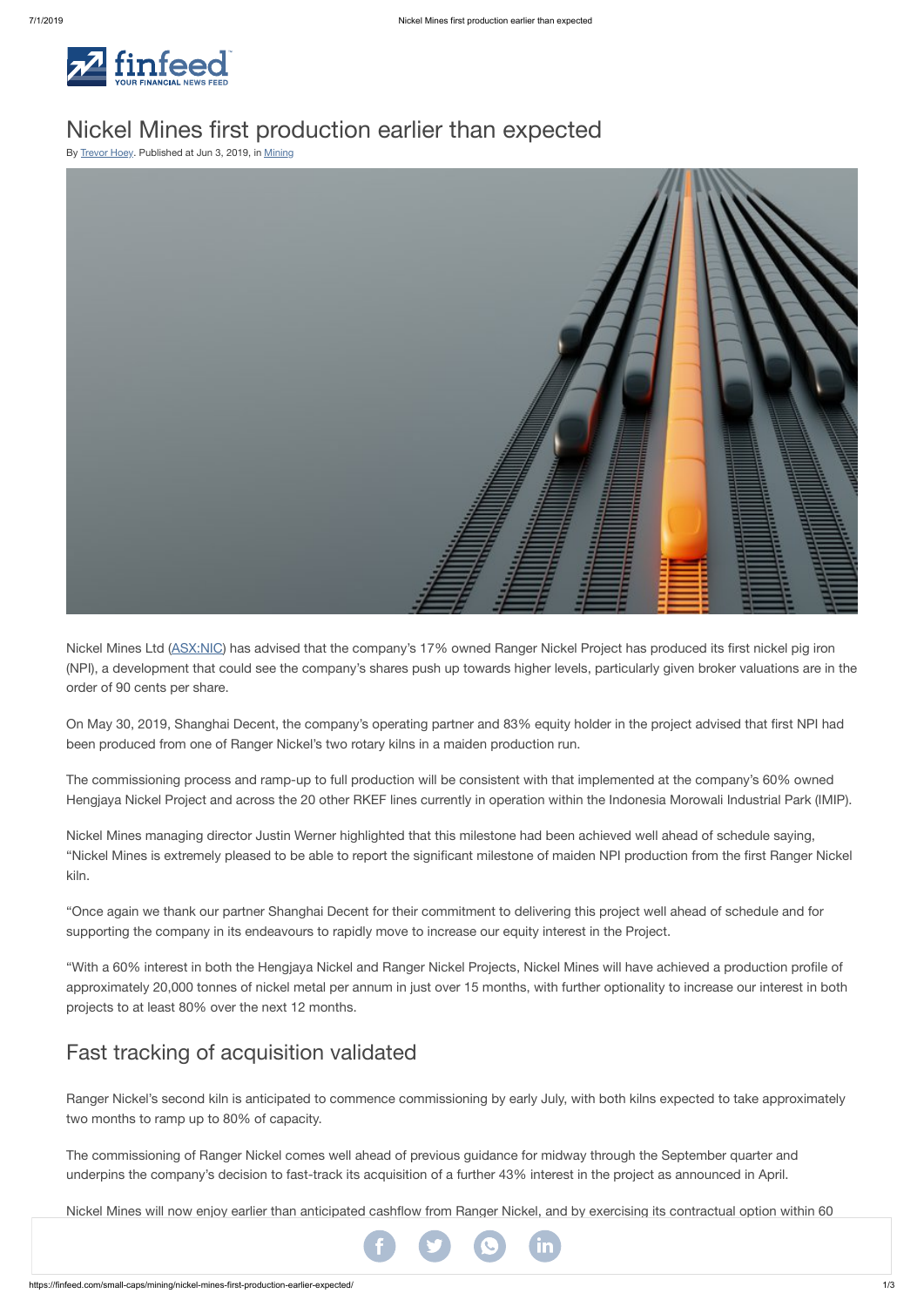These developments should also position the company well to deliver on broker forecasts which point to a substantial profit in fiscal 2020.

Bell Potter analyst, David Coates is forecasting sales of US\$516 million in fiscal 2020 which he expects will underpin an attributable net profit of US\$139 million, representing earnings per share of 12.5 cents in Australian dollars.

This places the company on a steeply discounted forward PE multiple of 3.4 based on its current share price.

Nickel Mines is Coates' 'top pick' in the sector, and his valuation of 93 cents per share, implying a PE multiple of 7.4 appears to better reflect fair value than that represented by its recent trading range.

### Both kilns ramp up production

Further to the strong maiden quarter of production at Hengjaya Nickel, both kilns have continued to ramp up production over April and May.

The month of April saw the production of 1,289 tonnes of nickel metal at an average NPI grade 14.7% at an All-in-Cost of US\$8,140/tonne.

As at May 30, monthly production had reached 1,518 tonnes of nickel metal at an average NPI grade of 13.4%.

While cost data for May is not yet available, the price received in April was US\$12,800 per tonne of nickel sold and in May it was US\$11,800 per tonne, which as indicated below implies healthy margins above the all in cost.



On that note, Werner said, "With Ranger Nickel set to replicate the strong production performance of Hengjaya Nickel, we are confident we are on track to establish a world class nickel company that can lay claim to the lowest capital intensive, and among the most profitable nickel units in the global market, establishing Nickel Mines as a preferred nickel exposure amongst its global peer group."

Get our newsletter with an exclusive article straight to your inbox

Your email address

#### TAGS ASX [STOCKS](https://finfeed.com/tag/asx-stocks/) [EXPLORER](https://finfeed.com/tag/explorer/) [EXPLORATION](https://finfeed.com/tag/exploration/) [NICKEL](https://finfeed.com/tag/nickel/) [ASX-SMALL](https://finfeed.com/tag/asx-small-caps/) CAPS